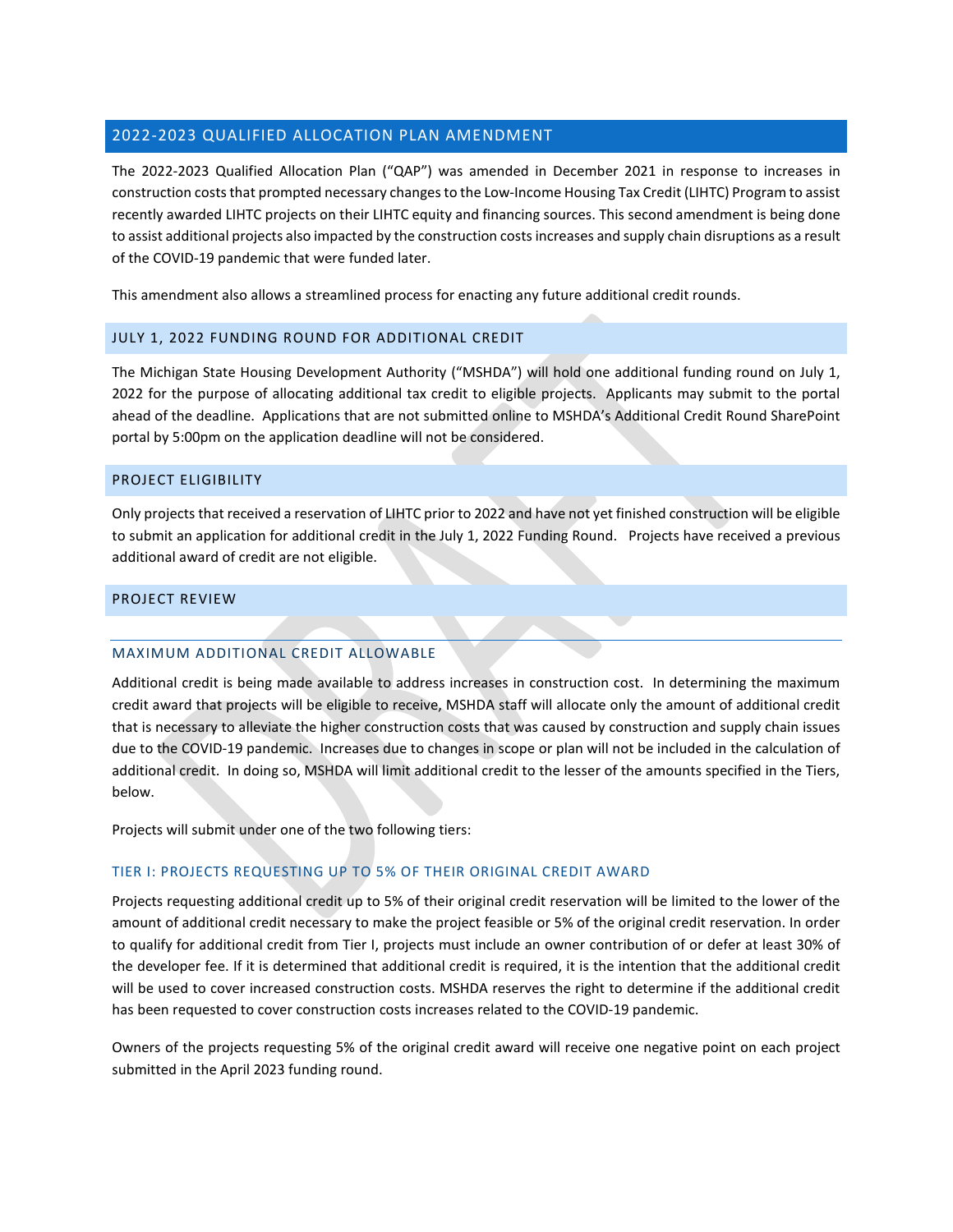#### TIER II: PROJECTS REQUESTING MORE THAN 5% OF THEIR ORIGINAL CREDIT AWARD

Projects requesting more than 5% of their original credit reservation will be limited to the lesser of the amount of additional credit necessary to cover the increase in construction costs, the amount of additional credit to make the deal feasible, or 12% of the original credit reservation. In order to qualify for additional credit from Tier II, projects must include an owner contribution of or defer at least 45% of the developer fee. MSHDA reserves the right to determine if the additional credit has been requested to cover construction costs increases related to the COVID-19 pandemic.

Owners of the projects requesting more than 5% of their original credit award will receive two negative points on each project submitted in the April 2023 funding round.

#### UNDERWRITING ASSUMPTIONS

All of MSHDA's current underwriting assumptions outlined in Tab O of the combined application will be utilized, unless an alternative set of underwriting assumptions has been agreed to by the syndicator and lender. Additionally, Applicants should note the following:

- MSHDA staff will determine the maximum amount of additional credit allowable based on a 4% credit rate for acquisition basis and a 9.00% credit rate for rehabilitation basis and new construction basis.
- Projects will be awarded no more additional credit than is necessary to make the project financially feasible as determined by MSHDA.

### OWNER/DEVELOPER CONTRIBUTION

In offering the opportunity for projects to apply for additional credit, it is the intention that additional credit will be an option to assist a development only after the development team has exhausted other options. To qualify for additional credit in either Tier I or Tier II, the total developer fee amount must not exceed the amount that was approved at the time of the original tax credit award. In order for projects to be eligible for additional credit, they must demonstrate that the owner/developer is already making a significant contribution to the project and there is a funding gap that still remains that can only be remedied through additional credit. Applicants will be required to demonstrate that a monetary contribution or deferred fee from the owner/developer in at least the applicable percentage of the eligible developer fee is being contributed to the project.

**PLEASE NOTE: Applicants applying for additional credit are committing to defer the applicable percentage of the developer fee as part of being eligible to receive additional credit. However, MSHDA also understands that as projects move to a closing, there is some need for flexibility as the numbers sometimes change at the last minute. If, after the project closes, it is determined that the owner/developer has not actually deferred at least the appliable percentage of the developer fee, the owner/developer and related parties may be subject to negative points in future funding rounds. Projects that receive an increase in equity pricing as they move to a closing and are concerned that this will result in a deferred developer fee at closing of less than the applicable percentage should contact MSHDA in order to return a portion of their credit allocation, if necessary, so that the owner/developer contribution remains intact and meets requirements. Additionally, if after receiving an award of additional credit, a project receives additional funding from other sources and no longer needs additional credit, the Applicant can return the additional credit to MSHDA at any time, without penalty, and will no longer be required to defer a certain percentage (based on Tier I or Tier II, above) of their developer fee.**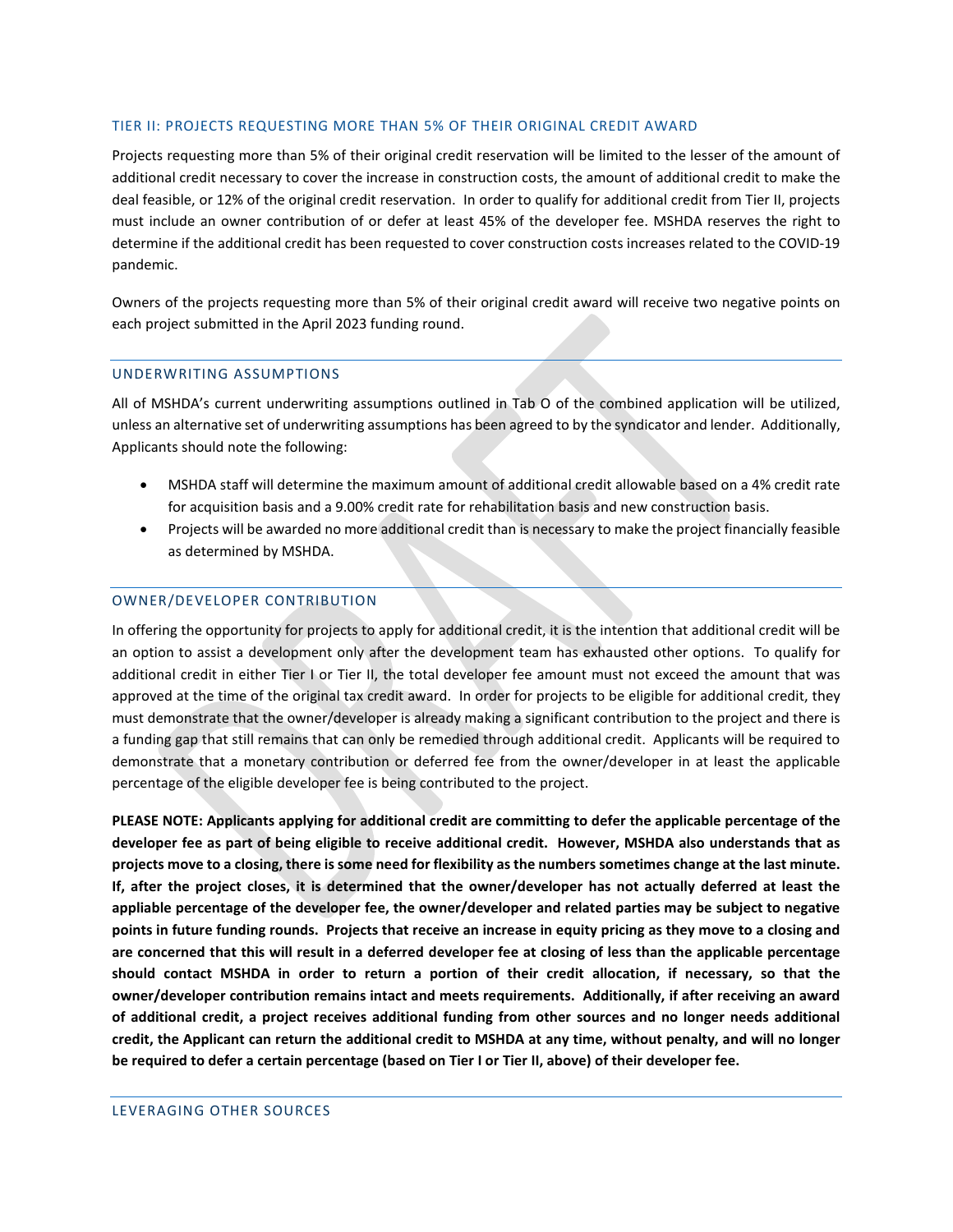As mentioned in Exhibit I, Section IX of the 2022-2023 QAP, all projects will be required to leverage a reasonable amount of financing sources, in addition to the LIHTC being requested, based on what each project can support. It is anticipated that projects will be leveraging the same or greater amount(s) of other funding sources as in their original application. If MSHDA staff determines that a project can reasonably leverage more sources than what is being shown in the application and can thereby reduce the amount of additional credit necessary to make the project feasible, a reduction in the amount of additional credit awarded to the project may occur.

### EXTENDED DEADLINES AND EXCHANGES OF CREDIT

Projects eligible for additional credit may also require an extension of the 10% deadline or exchange of credits in order to keep the project moving forward. At the time of this amendment, the IRS most recently released Notice 2022-05, which allows MSHDA to extend deadlines of the 10% Test for Carryover Allocations and the Placed in Service Deadline. Owners with projects that qualify for either of these extensions should contract MSHDA as soon as possible to prepare the appropriate documentation. If a project needs additional time beyond what is allowed by IRS Notice 2022-05 or any subsequent IRS Notice, MSHDA will reduce the exchange fees to 2.5% for these projects until December 31, 2022.

### PROJECT SCORING

Projects will be required to maintain all commitments that were originally made as part of the originally approved LIHTC Application unless otherwise approved by MSHDA. The only exception to this statement is for Credit Efficiency points. Any projects that originally received points for Credit Efficiency and are now experiencing a point reduction in that area will not be penalized.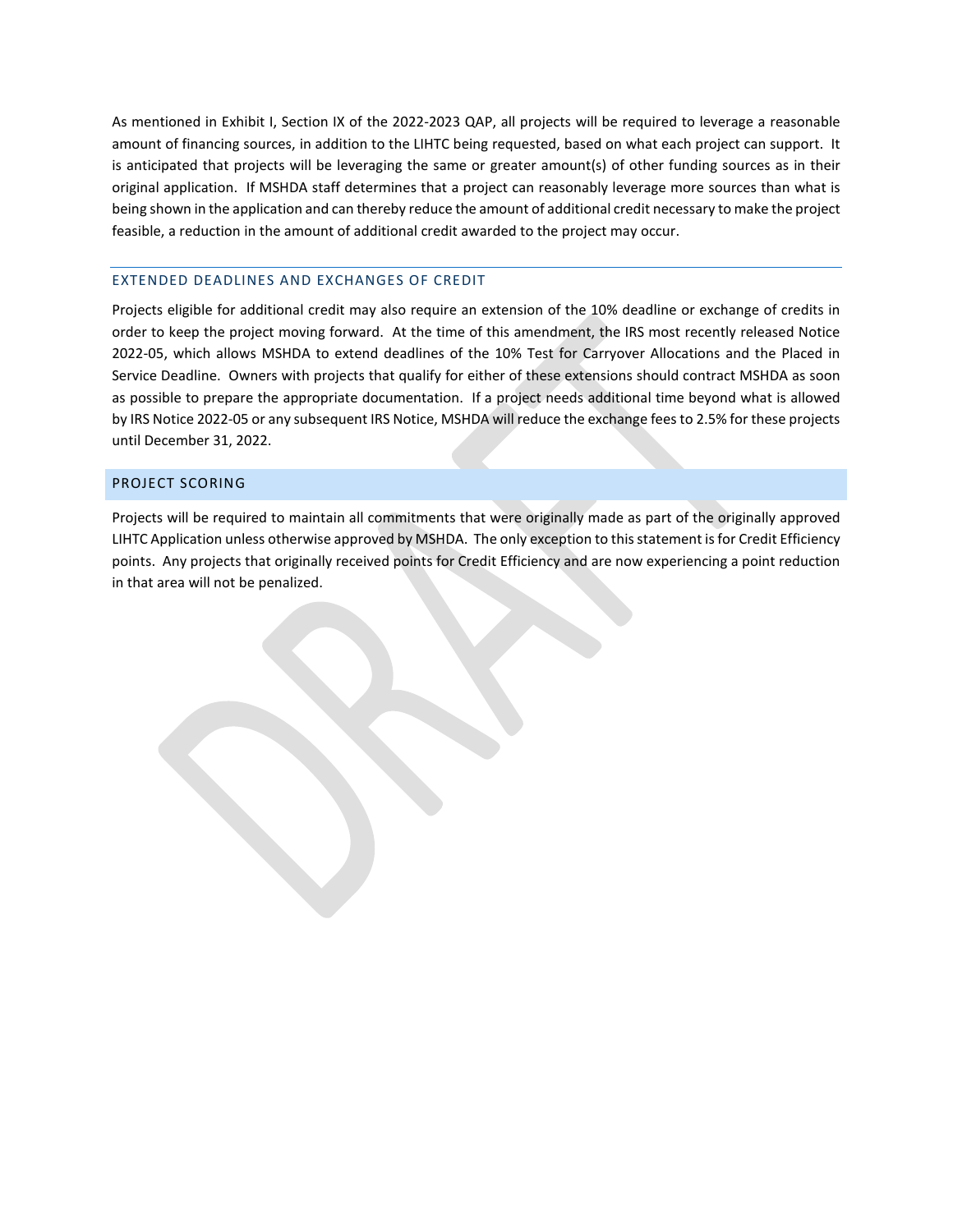### REQUIRED DOCUMENTS

#### **A. LIHTC PROGRAM APPLICATION**

Applicants must submit a fully completed and up-to-date version of the 2021 Program Application showing the most recent project data including income and expense data as well as sources and uses data. This should include an updated Tab D – Project Schedule.

If the project is a multi-phase development, please provide an updated proforma and Trade Payment Breakdown for the other residential phase(s).

#### **B. PROJECT NARRATIVE**

A detailed narrative describing the efforts made by the owner/developer thus far and the continual efforts to raise funds, secure an equity investor with the best terms, equity pricing, and capital availability, restructure the project, value engineer the project, and why additional credit is necessary to allow the project to be feasible. A side-by-side comparison of the project sources and uses and income and expenses should also be included.

#### **C. TRADE PAYMENT BREAKDOWN**

A trade payment breakdown signed by the owner and contractor and dated within 30 days must be submitted for all projects. Cost figures shown on the Trade Payment Breakdown should match figures submitted in the updated LIHTC Program Application.

#### **D. SITE CONTROL**

Evidence of site control by the Applicant, as evidenced by an option to purchase, letter of intent or term sheet, land contract, offer to purchase, purchase agreement, long-term lease or other appropriate documentation, and ability to keep same for the lesser of 60 days from the date of application due date or the time period necessary to accommodate the projected closing timeline if less than 60 days, with the ability to provide additional extensions as necessary to accommodate application processing timelines. If site control is vested in an entity other than the anticipated owner, the control must be unilaterally assignable to the proposed owner. Site control documents must clearly identify the physical location of the property (i.e., property address, full legal description or plat map identifying street names) and be consistent with the rest of the development information including the title insurance commitment. If the site control documentation does not clearly identify a detailed breakdown of the components of the purchase price to be paid to the seller, a written narrative from the applicant providing additional detail may be submitted to accompany the site control documentation.

## **E. CERTIFICATION TO APPLICATION**

Applicants must submit a fully executed Certification to Application which can be found on page 17 of Addendum I.

## **F. EQUITY INVESTOR LETTER**

Projects applying for additional credit will be required to submit a commitment letter from the syndicator or equity investor that is dated within 30 days of the application due date. The commitment letter must include all of the following:

- The equity amount, equity price, and terms of the investment.
- The planned equity pay-in schedule.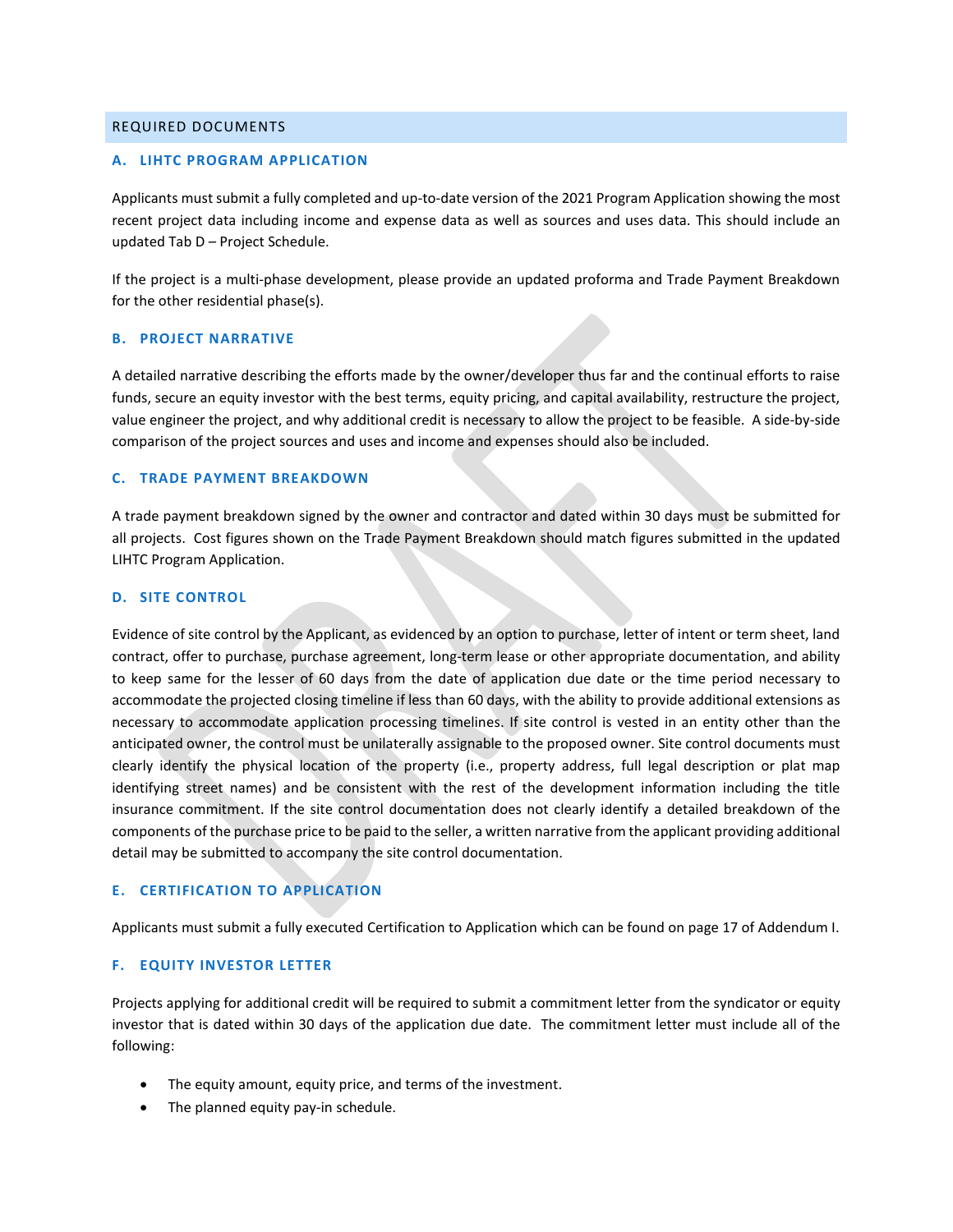- Investment underwriting and financial forecast pages compiled by investor (sources and uses of funds, development budget, draw schedules, rental income and operating expenses, confirmation of vacancy and trending assumptions if different than those listed in Tab O, cash flow analysis, lease-up schedule, tax credit analysis, capital account analysis, etc.).
- Certification that investor has conducted financial review of development team, including identification of which entities and/or individuals will be providing guarantees.
- Clear statement of any conditions for investment that need to be met.
- Must clearly state the expected timeline for closing the project (can be contingent on the award of additional credit).
- Projects that have already closed will need to provide evidence that the equity provider is able to purchase the additional credit

# **G. FINANCING**

All projects are required to submit evidence of a commitment from a mortgage lender(s) stating the amount of the loan, terms, interest rate, and guarantors for all sources of financing. In the case of a Rural Housing Service (RHS) project, an original letter signed by an official of RHS; in the case of conventional financing, original documentation from the lender(s) stating that a formal application for construction and permanent financing has been submitted and is under serious consideration; in the case of Federal Historic tax credit, documentation indicating that Part I of the required application has been made; and in the case of an Authority financed project, evidence that the project has passed initial determination.

In addition to documentation of submission to mortgage lenders, documentation of all other funding sources must be submitted as required in Exhibit 8 of Addendum I.

## **H. DEMOGRAPHIC INFORMATION FORM**

Per Exhibit XIX of the 2022-2023 Qualified Allocation Plan (the "QAP"), MSHDA has committed to data collection and analysis. This data will be used to support MSHDA's missions and goals and will be included in an analysis of the QAP and program changes. This information will not be reviewed as part of the application and will have no effect on the funding round result. All development team entities are expected to submit the form, however, disclosure of the information on the form is voluntary. Applicants who opt to choose not to disclose this information on the form will not be penalized.

## **I. UPDATED MARKET STUDY**

Any project requesting a change to rents greater than XX% and/or unit mix from what was approved at time of reservation is required to submit an updated estimated market rent analysis along with an updated demand analysis. These updates should use the new proposed rents. Developers should speak with their market analysts to determine price and time frames needed.

### CREDIT CEILING ACCOUNTING

MSDHA anticipates that all 2022 credit ceiling will be allocated prior to the start of the July 1, 2022 Additional Credit Funding Round. Additionally, the January 18, 2022 Additional Credit Funding Round was awarded from the 2022 credit ceiling, which led MSHDA to plan to forward-allocated credit from the 2023 credit ceiling to fully fund projects in the April 1, 2022 Funding Round. MSHDA plans to forward-allocate 2023 credit to projects that receive awards in the July 1, 2022 Additional Credit Funding Round. Alternatively, if any cases arise where credit is returned to MSHDA